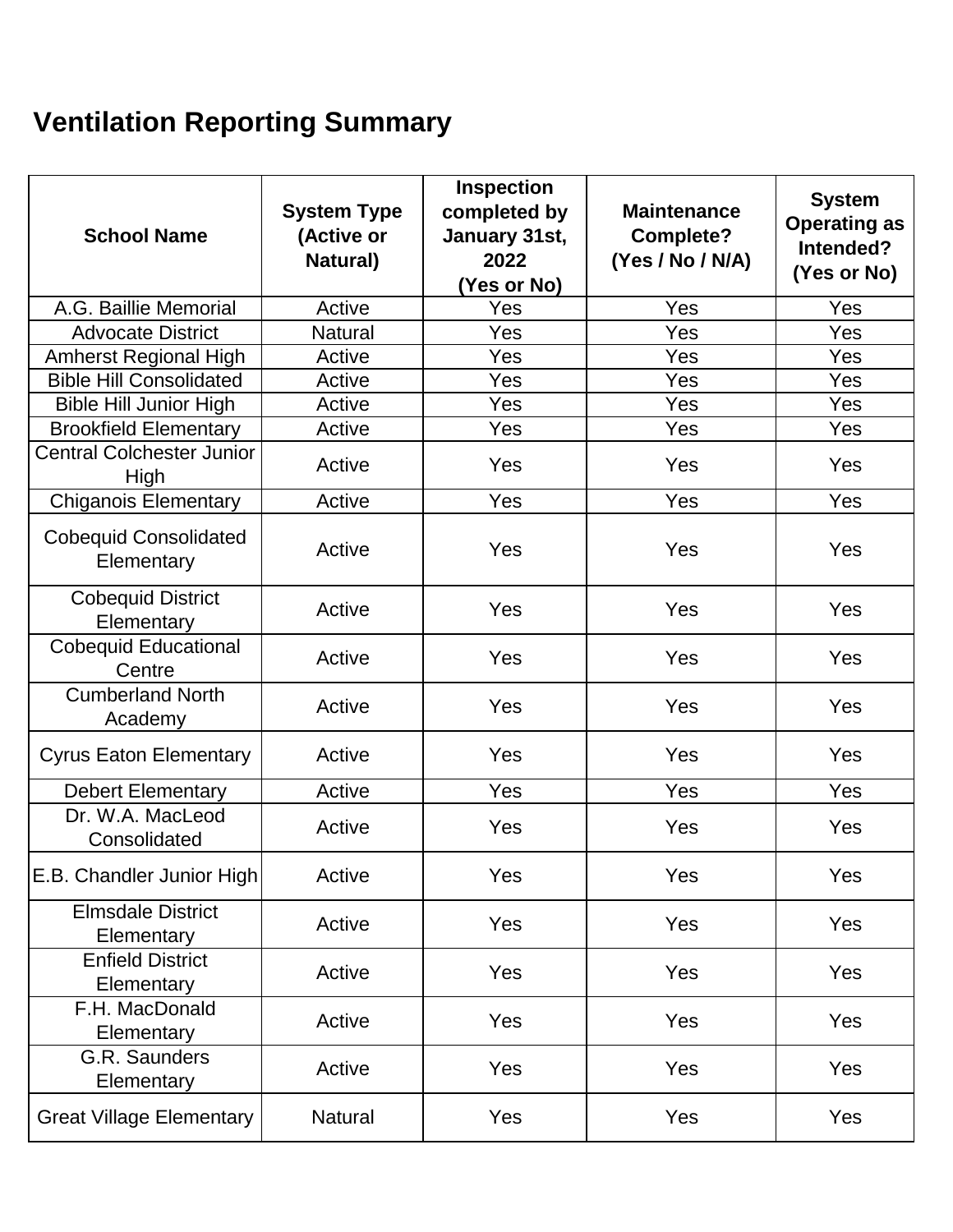| <b>Hants East Rural High</b>                      | Active         | Yes | Yes | <b>Yes</b> |
|---------------------------------------------------|----------------|-----|-----|------------|
| Hants North Rural High                            | Active         | Yes | Yes | <b>Yes</b> |
| <b>Harmony Heights</b><br>Elementary              | Active         | Yes | Yes | <b>Yes</b> |
| <b>Hilden Elementary</b>                          | Active         | Yes | Yes | Yes        |
| <b>Junction Road</b><br>Elementary                | Active         | Yes | Yes | <b>Yes</b> |
| <b>Kennetcook District</b><br>Elementary          | Active         | Yes | Yes | <b>Yes</b> |
| <b>Maple Ridge Elementary</b>                     | Active         | Yes | Yes | <b>Yes</b> |
| <b>McCulloch Education</b><br>Centre              | Active         | Yes | Yes | <b>Yes</b> |
| New Glasgow Academy                               | Active         | Yes | Yes | <b>Yes</b> |
| <b>North Nova Education</b><br>Centre             | Active         | Yes | Yes | <b>Yes</b> |
| <b>North River Elementary</b>                     | Active         | Yes | Yes | <b>Yes</b> |
| <b>Northport Consolidated</b><br>Elementary       | <b>Natural</b> | Yes | Yes | <b>Yes</b> |
| Northumberland Regional<br>High                   | Active         | Yes | Yes | <b>Yes</b> |
| <b>Oxford Regional</b><br><b>Education Centre</b> | Active         | Yes | Yes | <b>Yes</b> |
| Parrsboro Regional<br>Elementary                  | Active         | Yes | Yes | Yes        |
| Parrsboro Regional High                           | <b>Natural</b> | Yes | Yes | <b>Yes</b> |
| Pictou Academy                                    | Active         | Yes | Yes | Yes        |
| <b>Pugwash District High</b>                      | Active         | Yes | Yes | Yes        |
| <b>Rawdon District</b><br>Elementary              | Active         | Yes | Yes | <b>Yes</b> |
| <b>Redcliff Middle</b>                            | Active         | Yes | Yes | Yes        |
| <b>River Hebert District</b><br>School            | Active         | Yes | Yes | <b>Yes</b> |
| <b>Riverside Education</b><br>Centre              | Active         | Yes | Yes | <b>Yes</b> |
| <b>Salt Springs Elementary</b><br>School          | Active         | Yes | Yes | <b>Yes</b> |
| <b>Scotsburn Elementary</b>                       | Active         | Yes | Yes | Yes        |
| <b>Shubenacadie District</b><br>Elementary        | Active         | Yes | Yes | <b>Yes</b> |